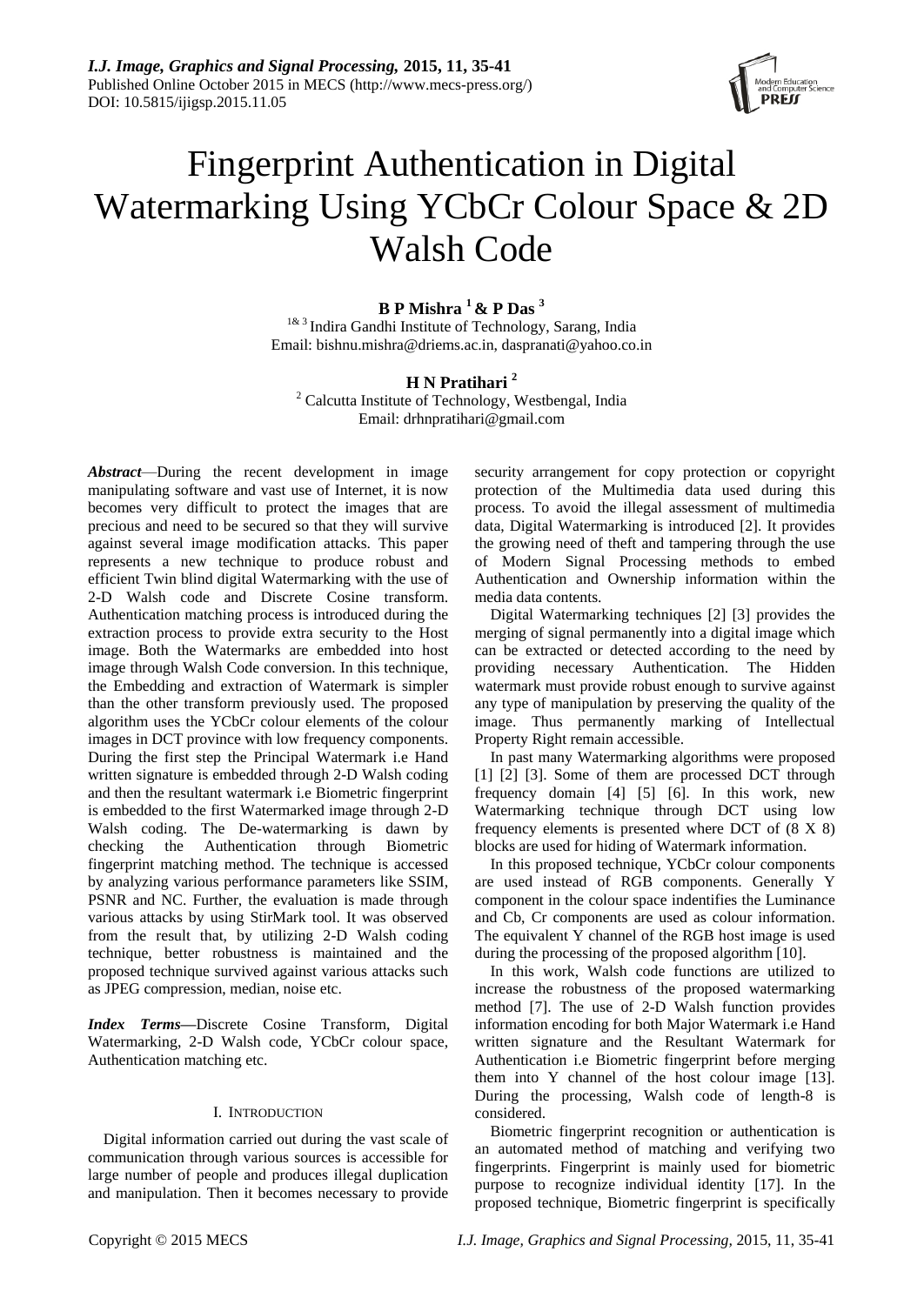used during the detection to extract major Watermark as an Authentication source.

The work has been tested against multiple parameters made for performance like SSIM, NC and PSNR [12]. The verification is also carried out through several intentional and non-intentional attacks by using StirMark toolbox [15].

#### II. PROPOSED EMBEDDING ALGORITHM

The proposed algorithm consists of three different sections to produce the Watermarked image. During the first section, two dimensional Walsh coding is applied to the Major Watermark i.e Binary signature image and converted it into its equivalent binary number. During the second section, both Horizontal and Vertical Walsh coding is applied to the Biometric fingerprint image to produce its equivalent binary number. During the third section the Embedding process of major watermark and then Authentication Watermark is carried out in the low frequency elements of DCT blocks.

#### *A. 2-d Walsh Coding of Major Watermark*

In the proposed technique 2-D Walsh function is used to increase the robustness. 2-D Walsh function is applied to encode the handwritten signature before embedding it into the main host image. During the process of converting the signature image into its equivalent Walsh function, every individual vector of the signature's equivalent vector is changed by its corresponding Walsh code sequence. The process is applied horizontally and then vertically to all signature pixels.



Fig. 1. Applying 2D Walsh coding on the Signature image

Equivalent binary signature as major Watermark is utilized here as watermarking information. The 16 X 64 size original signature is divided into 4x4 blocks. In the first section, Walsh code is multiplied with each row's elements of the block to produce 1-D Walsh code. In the same way the consequential codes are used to generate a 4x4 block. The produced elements will be decimal numbers in the range -2 to 4. The section's resulting 1-D Walsh coded block is then applied to the second stage. During the second stage, again Walsh code is multiplied with each column's element of the input Walsh coded block and then multiplexed to produce 2-D Walsh coded block. Every element of the produced Walsh coded block is in the range -8 to 16 in decimal number. Finally by converting them into five bit binary number it is ready for insertion into DCT blocks.

Original Handwritten signature is converted into its equivalent binary signature and then processed as per the requirement of the algorithm. By the method of 2-D Walsh coding, binary signature image is converted to its equivalent 5-bit binary number for further insertion in the DCT blocks.

# *B. 2-D Walsh Coding of Authentication Watermark*

As an Authentication watermark, Biometric fingerprint is used to embed in the Watermarked Y channel image after generating its equivalent Walsh code. In the proposed technique, 2-D Walsh function is used with length 8 to encode the fingerprint after scanning the same by proper Biometric Scanner to generate its equivalent binary code.

To avail 2-D Walsh code, fingerprint is applied for both vertically then horizontally and can be generated by multiplying vector of fingerprint's each row by Walsh code and then adding them for getting horizontal part. After that vector of fingerprint's each column is multiplied with the result of first part and adding them to get Two Dimensional Walsh code of fingerprint.

The size of 16 X 64 fingerprint image is repeated four times and then Shuffling to achieve 64 X 64 size. The 64 X 64 binary bits are multiplied and added together to get horizontal Walsh to form a new matrix  $64 \times 64$  with decimal numbers in the range 2 to 4. Then these numbers are multiplied vertically and added together to get 2-D Walsh code. The resulting product is in the range 8 to 16. Finally the numbers are converted in the range 0 to 24 where these decimal numbers are converted into five bit binary numbers for insertion into Watermarked Y channel DCT block.

Using fingerprint scanner, applied fingerprint is converted to its equivalent binary code. By the process of 2-D Walsh coding, fingerprint image is converted to its equivalent 5-bit binary number for further insertion in the DCT blocks.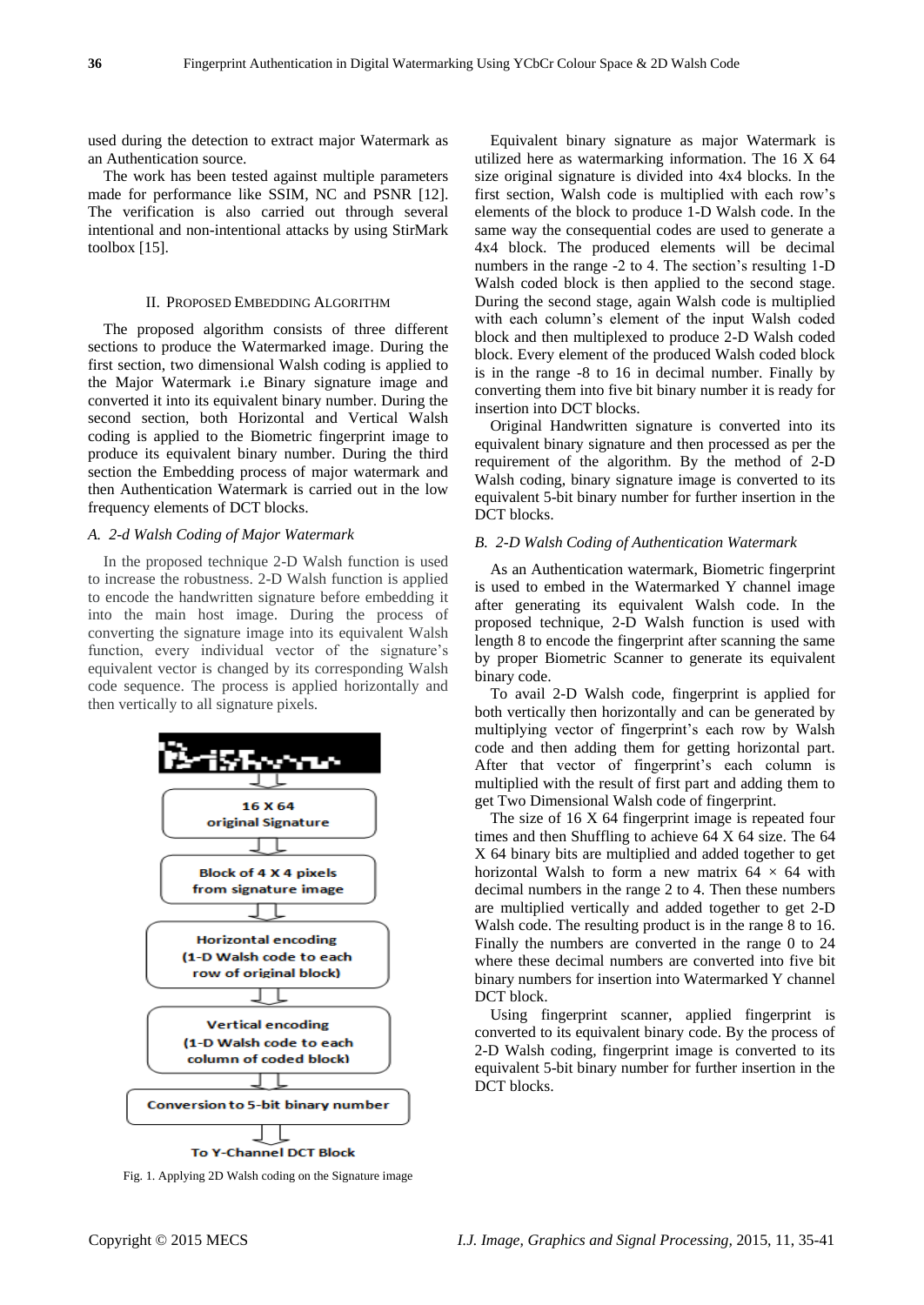

Fig. 2. Applying 2-D Walsh coding on Fingerprint image

#### *C. DCT Embedding Algorithm*

In the proposed method, DC components are excluded while very low frequency band is modified in the process of Embedding Watermarks into DCT blocks. The process involved twice Embedding one after another. First major Watermark i.e Hand written signature is embedded to get first Watermark image and then Authentication Watermark i.e Biometric fingerprint is embedded to get final Watermarked image. Both the watermarks are converted to its equivalent 2-D Walsh code before embedding them into DCT blocks. This is done by modifying the DCT coefficient value. First it is divided by a scaling factor and then rounded to an integer:

$$
P2(i,j) = Round \left[ \frac{P1(i,j)}{S} \right] \tag{1}
$$

Where *P1* is the image original coefficient and *P2* is the modified coefficient. S is the scaling factor.

Before embedding the Watermarks, the host RGB image is converted to its equivalent Y channel where YCbCr colour components are utilized. Then DCT is applied to the image where it is divided into (8x8) blocks. The process of inserting or embedding is carried by placing the encoded bits (either  $-1$  or  $+1$ ) into the stated (even or odd) element value of the block and then applying the IDCT for constructing the final Watermarked Y channel image. Lastly the Y channel Watermarked image is converted to its equivalent RGB Watermarked image. It is proposed to embed two different Watermarks in the same host image while maintaining image quality. The embedding process of two Watermarks i.e Hand written signature which has to be extracted during recovering process and Biometric fingerprint which can be utilized for Authentication resource for extraction of Major Watermark. Fig.3 shows the whole Embedding Process of 2-D Walsh coded Watermarks to the Host image.



Fig. 3. Embedding of both Watermarks through 2D Walsh coding

During the work multiple 512 X 512 RGB images [16] were used to verify the algorithm. Fig.4(a) Lena image, 4(b) Adya image, 4(c) Mena image and 4(d) Cartoon image are the examples of sample RGB images that were used during the work.



Copyright © 2015 MECS *I.J. Image, Graphics and Signal Processing,* 2015, 11, 35-41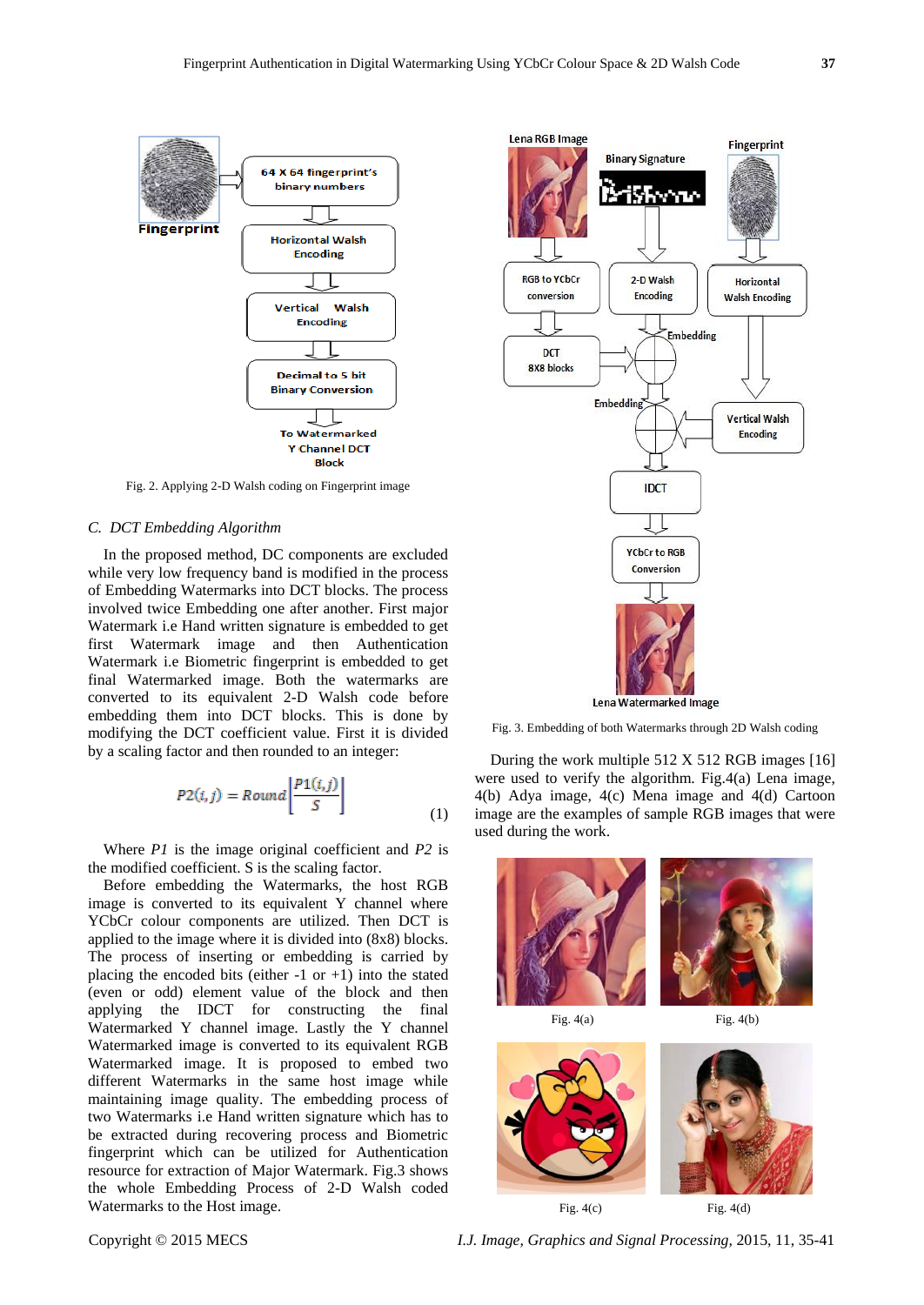#### III. ALGORITHM FOR WITHDRAWAL OF WATERMARKING

The proposed algorithm used for withdrawal of Major Watermark i.e Binary handwritten signature includes colour space conversion followed by horizontal and then vertical decoding, Authentication matching and finally Watermark extraction. The following actions have been taken to extract Binary handwritten Signature from the Watermarked image:

# Lena Watermarked RGB Image



Fig. 5. Extraction of Binary signature

- First step is to convert Watermarked RGB image to its equivalent Y channel image.
- Y-channel Watermarked image is divided into 8 X 8 blocks and DCT is applied to each block.
- Watermarked coefficients are checked for even and odd value.
- Binary bits are extracted and 2-D 4X4 blocks are constructed by decimal numbers.
- Horizontal 1-D decoding followed by vertical 1-D Decoding is performed.
- Fingerprint is applied and matched for Authentication.
- Binary signature is extracted.

Fig.5 gives the flow diagram used for extracting the Binary signature. During the process of withdrawal of Major Watermark, it is not required to use the host image. So the algorithm used for this purpose is blind in nature.

#### IV. RESULT AND ANALYSIS

The capability of the proposed algorithm was examined by taking various colour images of size 512 X 512 pixels and multiple Signatures has been applied of size 16 X 64 for testing the potential of the algorithm. The robustness of the technique is also examined. During the investigation, Scaling factors from 4 to 20 were applied on the Watermarking to test the effect of the Resulting Watermarked images. Table 1 shows the effect of applying 2-D Walsh code on test images with Scale factor 20.

Table 1. Watermarking effect of applying 2-D Walsh code on Test images with Scale factor 20.

| ×<br>Image<br><b>Name</b> | $\sim$ $\sim$<br><b>Test</b><br>Image | <b>SSIM</b> | <b>PSNR</b> | Watermarked<br>Image |
|---------------------------|---------------------------------------|-------------|-------------|----------------------|
| lena.jpg                  |                                       | 0.9625      | 40.9421     |                      |
| adya.jpg                  |                                       | 0.9732      | 40.3011     |                      |
| mena.jpg                  |                                       | 0.9688      | 40.5498     |                      |
| cartoon.jpg               |                                       | 0.9748      | 41.3311     |                      |

Table 1 shows the idea about the effects of producing Watermarked image where both Walsh coded Watermarks is embedded in the Host image through their respective 2-D Walsh code against SSIM and PSNR with Scale factor 20.

The projected algorithm using Walsh code length of 8 was tested for justification. The observation regarding the variations of values by changing the Scaling factors on the Perceptual invisibility was verified and noted using the PSNR and SSIM. The strength of algorithm beside JPEG compression was also observed. The capability of the algorithm in terms of robustness was also tested using the StirMark tool. The processing of algorithm by taking different Scaling factors shows the Perceptual invisibility of the Watermarked images and their individual SSIM and PSNR index value.

# *A. Evaluation Using Proposed Algorithm*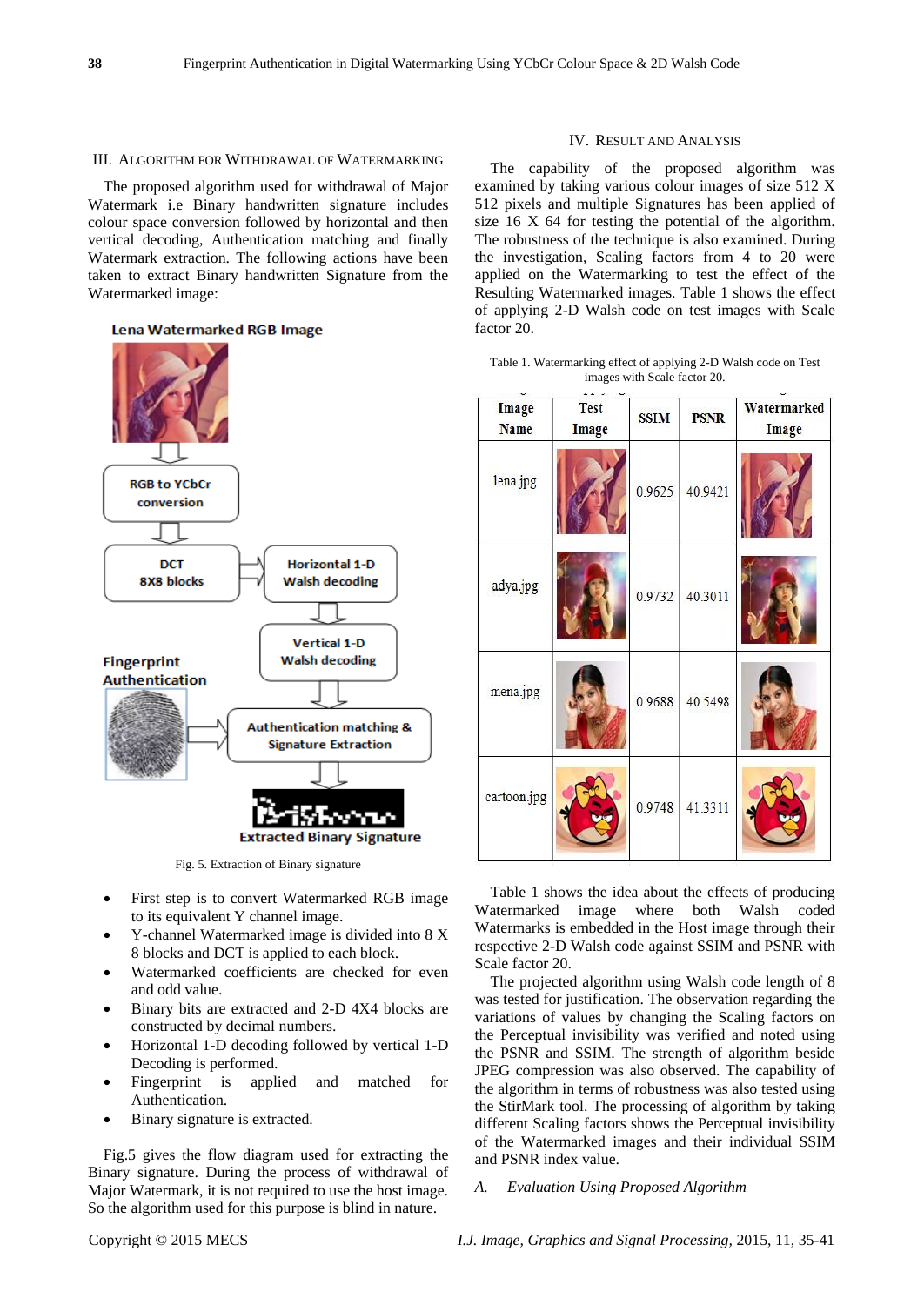Based on the 2-D Walsh coding of length 8, the proposed technique was processed and evaluated. By taking different Scaling factors from 4 to 20 during the validation of the algorithm, the Perceptual invisibility of the Watermarked images and their individual SSIM and PSNR index values were observed. During the evaluation, verities of standard and non- standard colour images of size 512 X 512 were tested. From the obtained SSIM and PSNR values, distortion caused at the Watermarked images is evaluated and it is concluded that there is an invisible distortion created by the Watermark method and the effect takes place for the same was studied.

Table 2. SSIM & PSNR with 2-D Walsh coded extraction of Binary signature

| <b>Test Image Name</b> | <b>Scale</b><br><b>Factor</b> | <b>SSIM</b> | <b>PSNR</b> |
|------------------------|-------------------------------|-------------|-------------|
|                        | $\overline{\mathbf{4}}$       | 0.9975      | 53.9048     |
| lena.jpg               | 8                             | 0.9923      | 48.5792     |
|                        | 12                            | 0.9843      | 45.2463     |
|                        | 16                            | 0.9741      | 42.8489     |
|                        | 20                            | 0.9625      | 40.9421     |
|                        | $\overline{4}$                | 0.9985      | 53.7807     |
|                        | 8                             | 0.9944      | 48.0892     |
| adya.jpg               | 12                            | 0.9887      | 44.5386     |
|                        | 16                            | 0.9811      | 42.1304     |
|                        | 20                            | 0.9732      | 40.3011     |
| mena.jpg               | $\overline{4}$                | 0.9980      | 53.8349     |
|                        | 8                             | 0.9935      | 48.1768     |
|                        | 12                            | 0.9863      | 44.8029     |
|                        | 16                            | 0.9779      | 42.3093     |
|                        | 20                            | 0.9688      | 40.5498     |
|                        | $\overline{4}$                | 0.9983      | 53.1693     |
|                        | 8                             | 0.9951      | 49.1774     |
| cartoon.jpg            | 12                            | 0.9898      | 45.6878     |
|                        | 16                            | 0.9829      | 43.2159     |
|                        | 20                            | 0.9748      | 41.3311     |

In the Table 2, the display of the Perceptual invisibility of the Watermarked images by taking Scale factors from 4 to 20 in terms of evaluated values of the respective SSIM and PSNR index is shown. The method accessed through SSIM, the minimum value obtained is 0.9625 and the maximum value is 0.9985. When the method is accessed through PSNR, the minimum value obtained is 40.3011 where the maximum value is 53.9048.It was observed from the table that, when the value of the Scaling factor is increased, the feature of the watermarked image is exaggerated. Plot 1 shows the graphical representation on SSIM verses Scaling factor for all test images where Plot 2 gives the representation on PSNR obtained against Scaling factors.

Plot 1: SSIM with Walsh code 8 against Scale factor



Plot 2: PSNR with Walsh code 8 against Scale factor



Plot 3: JPEG factor (Q) with 2-D Walsh code 8 against Scale factor for Binary signature recovery.



During the evaluation, the detail lowest JPEG Quality factor obtained for Scaling factors 4 to 20 is shown in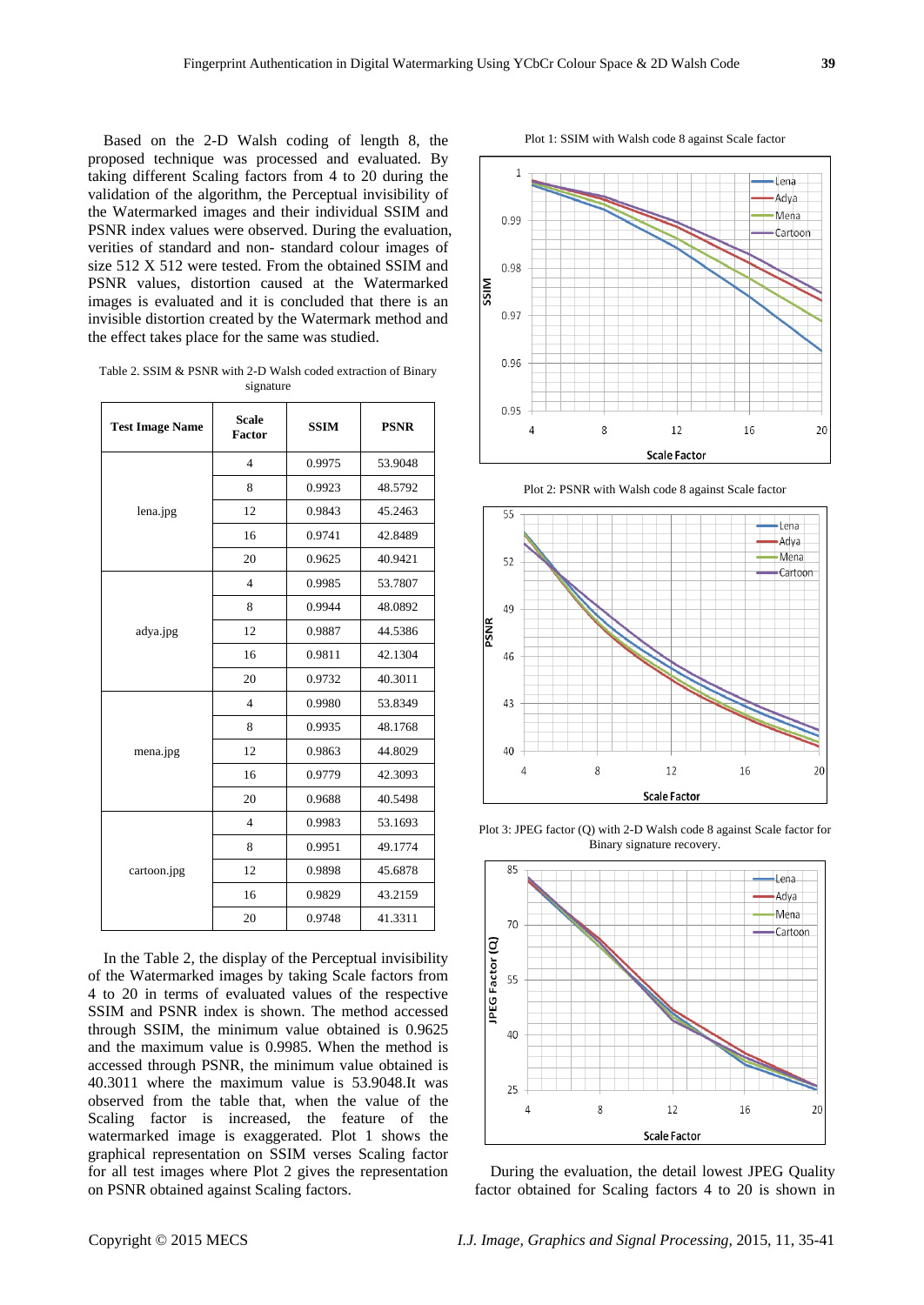Table 3. It gives the report on the lowest Q with Walsh code 8 below which the Binary signature cannot be recovered. From the table it is observed that the value of the JPEG Quality factors varies from 83 to 25. Plot 3 gives the representation on the effect of JPEG Quality factor against the Scale factor.

Table 3. Lowest JPEG factor Q for 2-D Walsh coded extracted Binary signature under JPEG attack.

|                      | <b>Scale</b><br><b>Factor</b> | <b>JPEG</b> | <b>Recovery of</b> |
|----------------------|-------------------------------|-------------|--------------------|
| <b>Test</b><br>Image |                               | factor      | binary signature   |
|                      |                               | <b>(Q)</b>  | at Scale factor 20 |
|                      | 4                             | 82          |                    |
|                      | 8                             | 64          |                    |
| lena.jpg             | 12                            | 46          | .<br>Miskone       |
|                      | 16                            | 32          |                    |
|                      | 20                            | 25          |                    |
| adya.jpg             | 4                             | 82          |                    |
|                      | 8                             | 66          |                    |
|                      | 12                            | 47          |                    |
|                      | 16                            | 35          | <b>Mishwan</b>     |
|                      | 20                            | 26          |                    |
|                      | 4                             | 83          |                    |
|                      | 8                             | 64          |                    |
| mena.jpg             | 12                            | 45          |                    |
|                      | 16                            | 33          | <b>Brishway</b>    |
|                      | 20                            | 26          |                    |
| cartoon.jpg          | 4                             | 83          |                    |
|                      | 8                             | 65          |                    |
|                      | 12                            | 44          | i va               |
|                      | 16                            | 34          |                    |
|                      | 20                            | 26          |                    |

From the observation it was found that by applying 2- D Walsh coding to the Watermarks before embedding into the DCT blocks provides elevated robustness against JPEG attacks. It is also experimented that the proposed technique of Watermarking can continue to exist against high JPEG compression ratios. It is also ensured that increase in the range of Scaling factors will provide the increase in robustness of the algorithm at the disbursement of enhancing the distortion happened to the Watermarked images.

Finally the proposed technique was validated against different standard and nonstandard attacks by using the StirMark tool which is a standard benchmark. The validation was performed on the image lena.jpg under scaling factor 20. The detail observation on the StirMark attacks and their respective NC values are shown in Table 4. It is observed that the Binary signature successfully recovered under different attacks.

Table 4. NC values for Lena image with Scale factor 20 at StirMark attacks.

| <b>Attack</b>      | <b>NC</b> with Walsh 4 Walsh-<br>4 |  |
|--------------------|------------------------------------|--|
| Additive Noise-0.2 | 1                                  |  |
| Additive Noise-0.5 | 1                                  |  |
| Additive Noise-0.7 | 1                                  |  |
| Additive Noise-0.9 | 1                                  |  |
| $JPEG-20$          | 0.9813                             |  |
| $JPEG-30$          | 0.9958                             |  |
| <b>JPEG-75</b>     | 1                                  |  |
| Median 3X3         | 0.9457                             |  |
| Median 5X5         | 0.9882                             |  |
| <b>PSNR-50</b>     | 1                                  |  |
| <b>PSNR-70</b>     | 1                                  |  |
| PSNR-90            | 1                                  |  |
| Rotation-0. $5^0$  | 0.9883                             |  |
| Rotation- $1.0^0$  | 0.9892                             |  |

# V. CONCLUSION

In this work, a blind technique for Watermarking algorithm was proposed by applying two-dimensional Walsh coding of length eight to embed the Watermarks in the DCT blocks after converting the Host image into its equivalent YCbCr colour space. The embedding is carried out in five low frequency coefficient of DCT. The proposed scheme produced minimum distortion on the Watermarking images. The algorithm prepared to embed Binary signature as Major Watermark and Biometric fingerprint is also embedded secondly to be utilized as Authentication matching during the process of extraction. The algorithm is found to be more sensitive against robustness and against JPEG compression and the common Watermarking attacks of image processing by the use of 2-D Walsh code. The technique is proving to be blind as the Major Watermark can be extracted without the use of original image. It is concluded that, increase in the range of Scaling factors will provide the increase in robustness of the algorithm at the disbursement of enhancing the distortion happened to the Watermarked images. The distortion created by the proposed Watermarking algorithm was validated using their respective PSNR and SSIM index values.

## ACKNOWLEDGMENT

This paper is fully supported by the department of Electronics & Telecommunication Engineering under Indira Gandhi Institute of Technology, Sarang, Odisha, India for Utkal University, Odisha, India.

#### **REFERENCES**